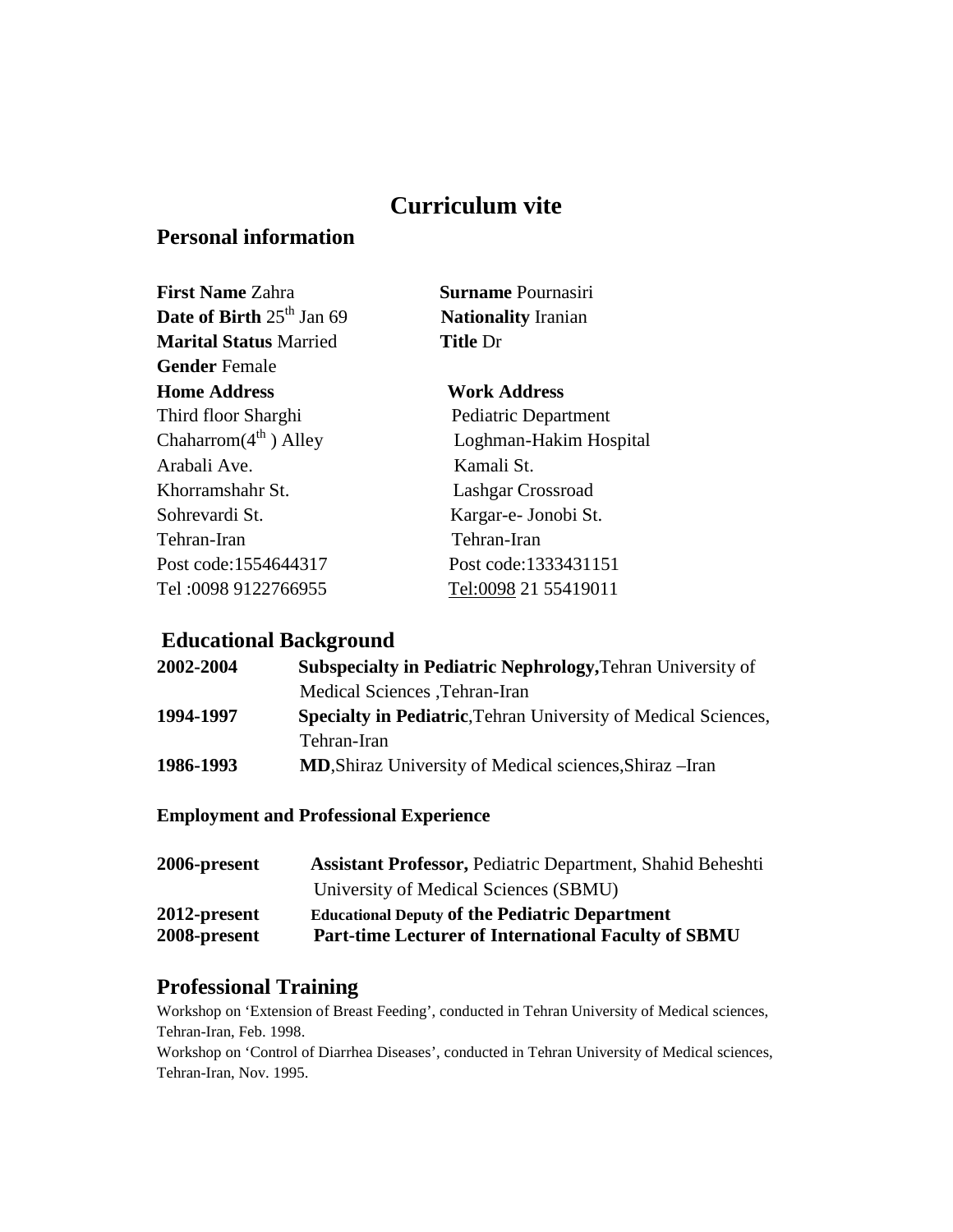Workshop on 'Cardiorespiratory resuscitation in children', conducted in Tehran University of Medical sciences, Tehran-Iran, Jul. 1997.

Workshop on 'Methods of Academicals Research I', conducted in Mazandaran University of Medical sciences, Sari-Iran, Feb. 1997.

Workshop on 'Extension of Breast Feeding', conducted in Tehran University of Medical sciences, Tehran-Iran, Feb. 1998.

Workshop on 'How to write Biomedical Research Paper I ', conducted in Shahid Beheshti University of Medical sciences, Tehran-Iran, Feb. 2009.

Workshop on 'How to write Biomedical Research Paper II ', conducted in Shahid Beheshti University of Medical sciences, Tehran-Iran, May. 2009.

Workshop on 'How to write Biomedical Research Paper III ', conducted in Shahid Beheshti University of Medical sciences, Tehran-Iran, Jun. 2009.

Workshop on 'systematic review ', conducted in Shahid Beheshti University of Medical sciences, Tehran-Iran, 2009.

Workshop on 'Evidence-Base Medicine ', conducted in Shahid Beheshti University of Medical sciences, Tehran-Iran, 2009.

Workshop on 'Methods of Academicals Research II', conducted in Shahid Beheshti University of Medical sciences, Tehran-Iran, 2010.

Workshop on 'Plagiarism in Scientific Studies', conducted in Shahid Beheshti University of Medical sciences, Tehran-Iran, Jun. 2014.

Workshop on 'Oral Presentation in International Congress', conducted in Shahid Beheshti University of Medical sciences, Tehran-Iran, Jan. 2014.

Workshop on 'How To Write CV,Letter And Recommendation', conducted in Shahid Beheshti University of Medical sciences, Tehran-Iran, Feb. 2014.

Workshop on 'How To Write Sientific Proposal', conducted in Shahid Beheshti University of Medical sciences, Tehran-Iran, Jan. 2014.

Workshop on 'SPSS', conducted in Shahid Beheshti University of Medical sciences, Tehran-Iran, Des. 2013.

Workshop on 'Endnote', conducted in Tehran University of Medical sciences, Tehran-Iran, Feb.2014.

#### **Publications**

#### **In English**

[Sanaei Dashti A,](http://www.ncbi.nlm.nih.gov/pubmed?term=Sanaei%20Dashti%20A%5BAuthor%5D&cauthor=true&cauthor_uid=23115425) [Karimi A,](http://www.ncbi.nlm.nih.gov/pubmed?term=Karimi%20A%5BAuthor%5D&cauthor=true&cauthor_uid=23115425) [Javad V,](http://www.ncbi.nlm.nih.gov/pubmed?term=Javad%20V%5BAuthor%5D&cauthor=true&cauthor_uid=23115425) [Shiva F,](http://www.ncbi.nlm.nih.gov/pubmed?term=Shiva%20F%5BAuthor%5D&cauthor=true&cauthor_uid=23115425) [Fallah F,](http://www.ncbi.nlm.nih.gov/pubmed?term=Fallah%20F%5BAuthor%5D&cauthor=true&cauthor_uid=23115425) [Alaei MR,](http://www.ncbi.nlm.nih.gov/pubmed?term=Alaei%20MR%5BAuthor%5D&cauthor=true&cauthor_uid=23115425) [Angoti G,](http://www.ncbi.nlm.nih.gov/pubmed?term=Angoti%20G%5BAuthor%5D&cauthor=true&cauthor_uid=23115425) [Pournasiri Z.](http://www.ncbi.nlm.nih.gov/pubmed?term=Pournasiri%20Z%5BAuthor%5D&cauthor=true&cauthor_uid=23115425) ELISA Cut-off Point for the Diagnosis of Human Brucellosis; a Comparison with Serum Agglutination Test. [Iran J Med Sci.](http://www.ncbi.nlm.nih.gov/pubmed/23115425) 2012 Mar;37(1):9-14.

[Fallah S,](http://www.ncbi.nlm.nih.gov/pubmed?term=Fallah%20S%5BAuthor%5D&cauthor=true&cauthor_uid=22230858) [Tabatabaei A,](http://www.ncbi.nlm.nih.gov/pubmed?term=Tabatabaei%20A%5BAuthor%5D&cauthor=true&cauthor_uid=22230858) [Pournasir Z,](http://www.ncbi.nlm.nih.gov/pubmed?term=Pournasir%20Z%5BAuthor%5D&cauthor=true&cauthor_uid=22230858) [Chavoshzadeh Z,](http://www.ncbi.nlm.nih.gov/pubmed?term=Chavoshzadeh%20Z%5BAuthor%5D&cauthor=true&cauthor_uid=22230858) [Rezaei N.](http://www.ncbi.nlm.nih.gov/pubmed?term=Rezaei%20N%5BAuthor%5D&cauthor=true&cauthor_uid=22230858) Cutaneous cytomegalovirus

infection in a child with hyper IgE and specific defects in antibody response to protein

vaccines. [Braz J Infect Dis.](http://www.ncbi.nlm.nih.gov/pubmed/22230858) 2011 Sep-Oct;15(5):484-5.

[Aghakhani A,](http://www.ncbi.nlm.nih.gov/pubmed?term=Aghakhani%20A%5BAuthor%5D&cauthor=true&cauthor_uid=21874619) [Banifazl M,](http://www.ncbi.nlm.nih.gov/pubmed?term=Banifazl%20M%5BAuthor%5D&cauthor=true&cauthor_uid=21874619) [Izadi N,](http://www.ncbi.nlm.nih.gov/pubmed?term=Izadi%20N%5BAuthor%5D&cauthor=true&cauthor_uid=21874619) [McFarland W,](http://www.ncbi.nlm.nih.gov/pubmed?term=McFarland%20W%5BAuthor%5D&cauthor=true&cauthor_uid=21874619) [Sofian M,](http://www.ncbi.nlm.nih.gov/pubmed?term=Sofian%20M%5BAuthor%5D&cauthor=true&cauthor_uid=21874619) [Khadem-Sadegh A,](http://www.ncbi.nlm.nih.gov/pubmed?term=Khadem-Sadegh%20A%5BAuthor%5D&cauthor=true&cauthor_uid=21874619) [Pournasiri](http://www.ncbi.nlm.nih.gov/pubmed?term=Pournasiri%20Z%5BAuthor%5D&cauthor=true&cauthor_uid=21874619)  [Z,](http://www.ncbi.nlm.nih.gov/pubmed?term=Pournasiri%20Z%5BAuthor%5D&cauthor=true&cauthor_uid=21874619) [Foroughi M,](http://www.ncbi.nlm.nih.gov/pubmed?term=Foroughi%20M%5BAuthor%5D&cauthor=true&cauthor_uid=21874619) [Eslamifar A,](http://www.ncbi.nlm.nih.gov/pubmed?term=Eslamifar%20A%5BAuthor%5D&cauthor=true&cauthor_uid=21874619) [Ramezani A.](http://www.ncbi.nlm.nih.gov/pubmed?term=Ramezani%20A%5BAuthor%5D&cauthor=true&cauthor_uid=21874619) Persistence of antibody to hepatitis B surface antigen among vaccinated children in a low hepatitis B virus endemic area. [World J Pediatr.](http://www.ncbi.nlm.nih.gov/pubmed/21874619) 2011 Nov;7(4):358-60.

Salehpour SH, Rohani F, Aryani O,Hoshmand M , Hasheminejad F, Rezvani-Kashani M, Mahvelati-Samsabadi F,S Pournasiri Z. Effect of growth hormone on muscle strength, tone and mobility of children with Prader-Willi syndrome , Iranian Journal of Child Neurology 2011 Jan 5(1).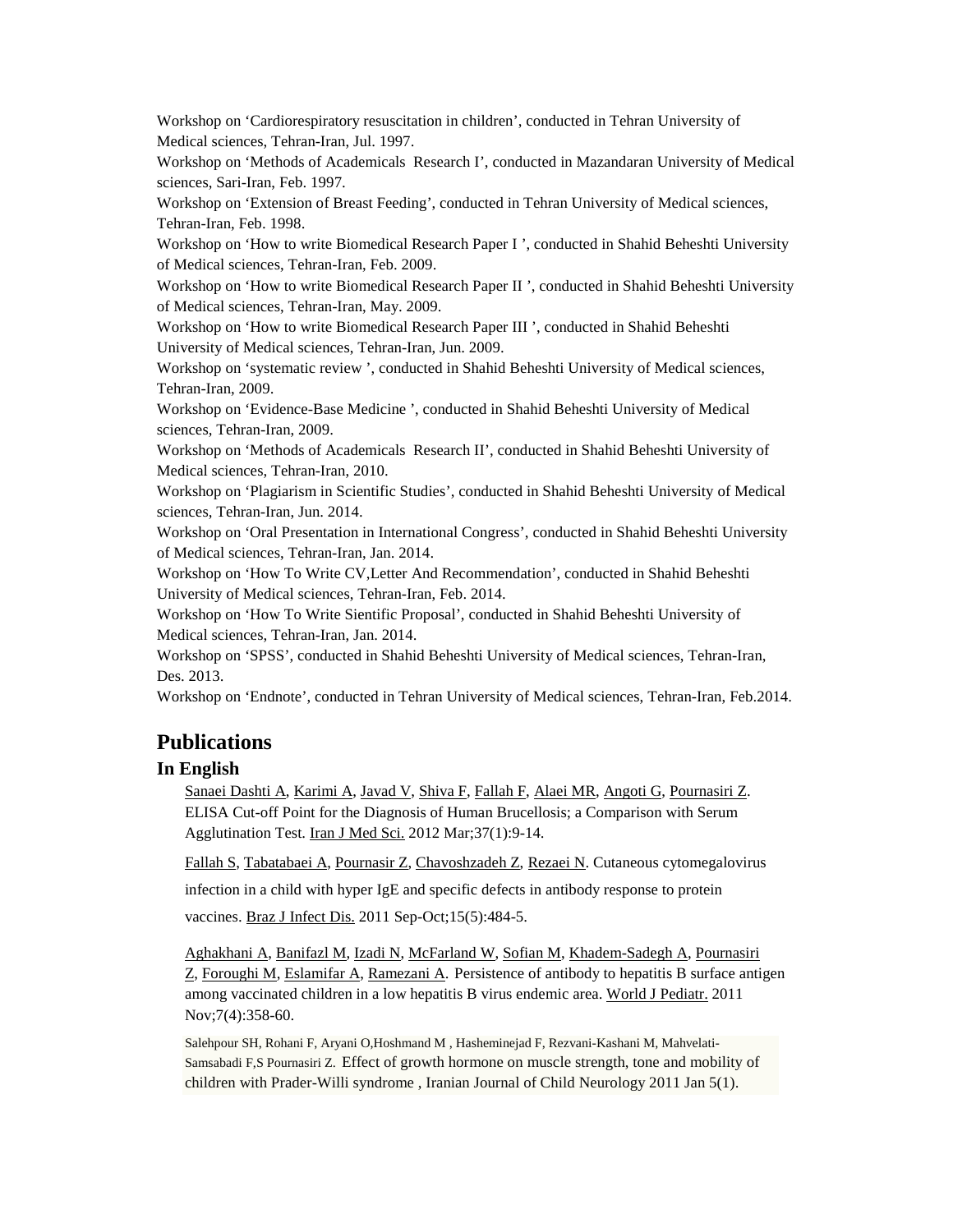Pounnasiri Z ,Farnaghi F, Mehregan FF, Tehranchi ST. Hemorrhagic cystitis following cephalexin overdose in a child. Iranian Journal of Pediatric Nephrology.2013 JULY; 1(1):37- 38

Ramezani A, Eslamifar A, Gachkar L, Pournasiri Z, Banifazl M, Aghakhani A, Rabbani M, Faghih MA,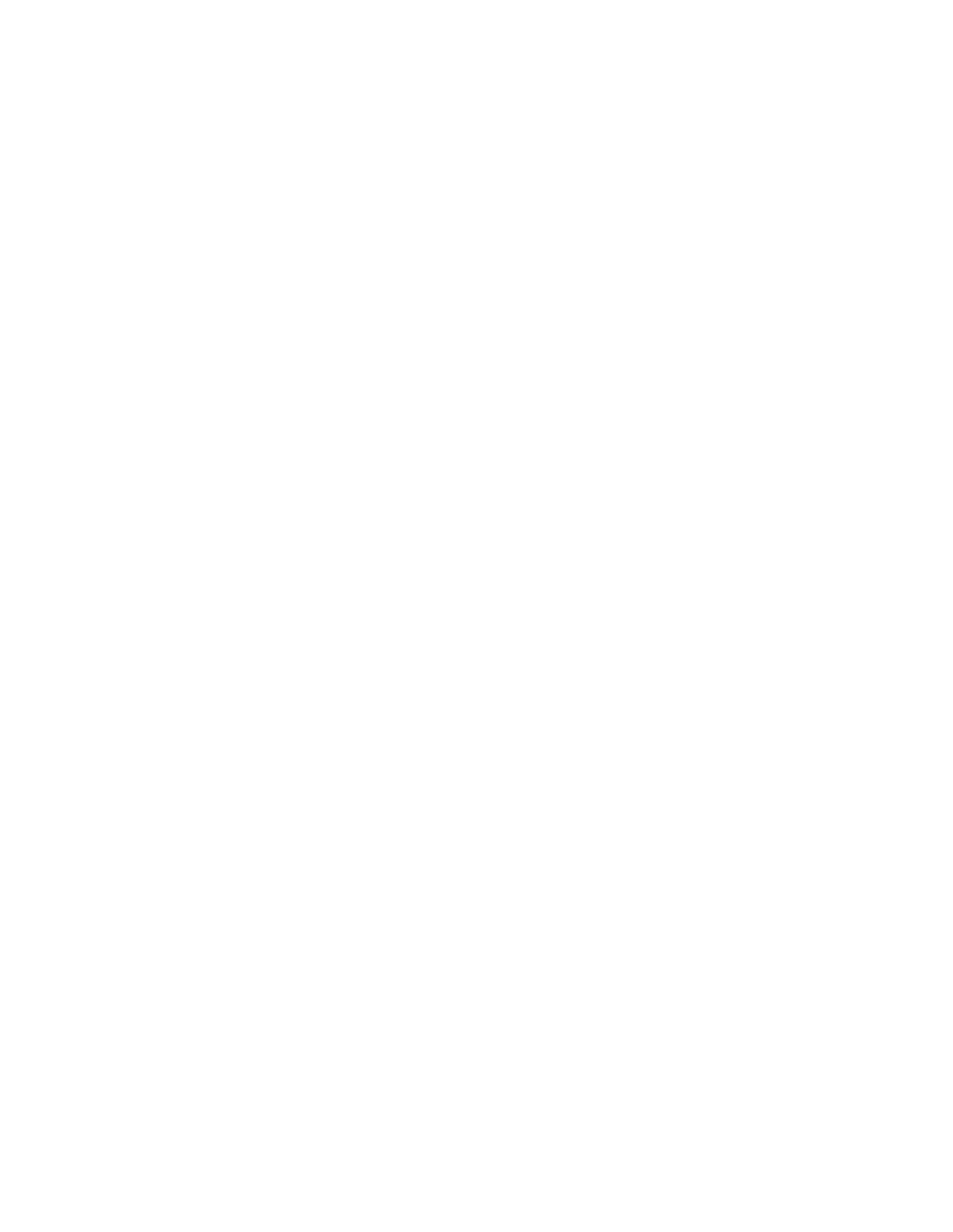Sardari S, Velayati AA.High Blood Mercury Levels in Iranian Infants: A Cause for Concern**,** Iranian Journal of Pathology 2008 3 (4).

Amitis Ramezani, ,Alireza Janbakhsh,Maryam Gol-Mohammadi,Mohammad Banifazl,Arezoo Aghakhani, ,Ali Eslamifar, Zahra Pournasiri,,Behzad Mahdavian,Ali-Asghar Farazi,Masoomeh Sofian,Serological response to one intradermal or intramuscular hepatitis B virus vaccine booster dose in human immunodeficiency virus-infected nonresponders to standard vaccination, Perspectives in Clinical Research | July-September 2014, Vol 5 , Issue 3

[Pournasiri Z,](http://www.ncbi.nlm.nih.gov/pubmed?term=Pournasiri%20Z%5BAuthor%5D&cauthor=true&cauthor_uid=24878940) [Madani A,](http://www.ncbi.nlm.nih.gov/pubmed?term=Madani%20A%5BAuthor%5D&cauthor=true&cauthor_uid=24878940) [Zandi H,](http://www.ncbi.nlm.nih.gov/pubmed?term=Zandi%20H%5BAuthor%5D&cauthor=true&cauthor_uid=24878940) [Salehpour S,](http://www.ncbi.nlm.nih.gov/pubmed?term=Salehpour%20S%5BAuthor%5D&cauthor=true&cauthor_uid=24878940) [Abdollah Gorji F,](http://www.ncbi.nlm.nih.gov/pubmed?term=Abdollah%20Gorji%20F%5BAuthor%5D&cauthor=true&cauthor_uid=24878940) [Ahmadzahe A.](http://www.ncbi.nlm.nih.gov/pubmed?term=Ahmadzahe%20A%5BAuthor%5D&cauthor=true&cauthor_uid=24878940)Relationship of generalized joint hypermobility with vesicoureteral reflux and urinary tract infection. Iran J [Kidney Dis.](http://www.ncbi.nlm.nih.gov/pubmed/?term=zahra+pournasiri++ijkd) 2014 May;8(3):189-93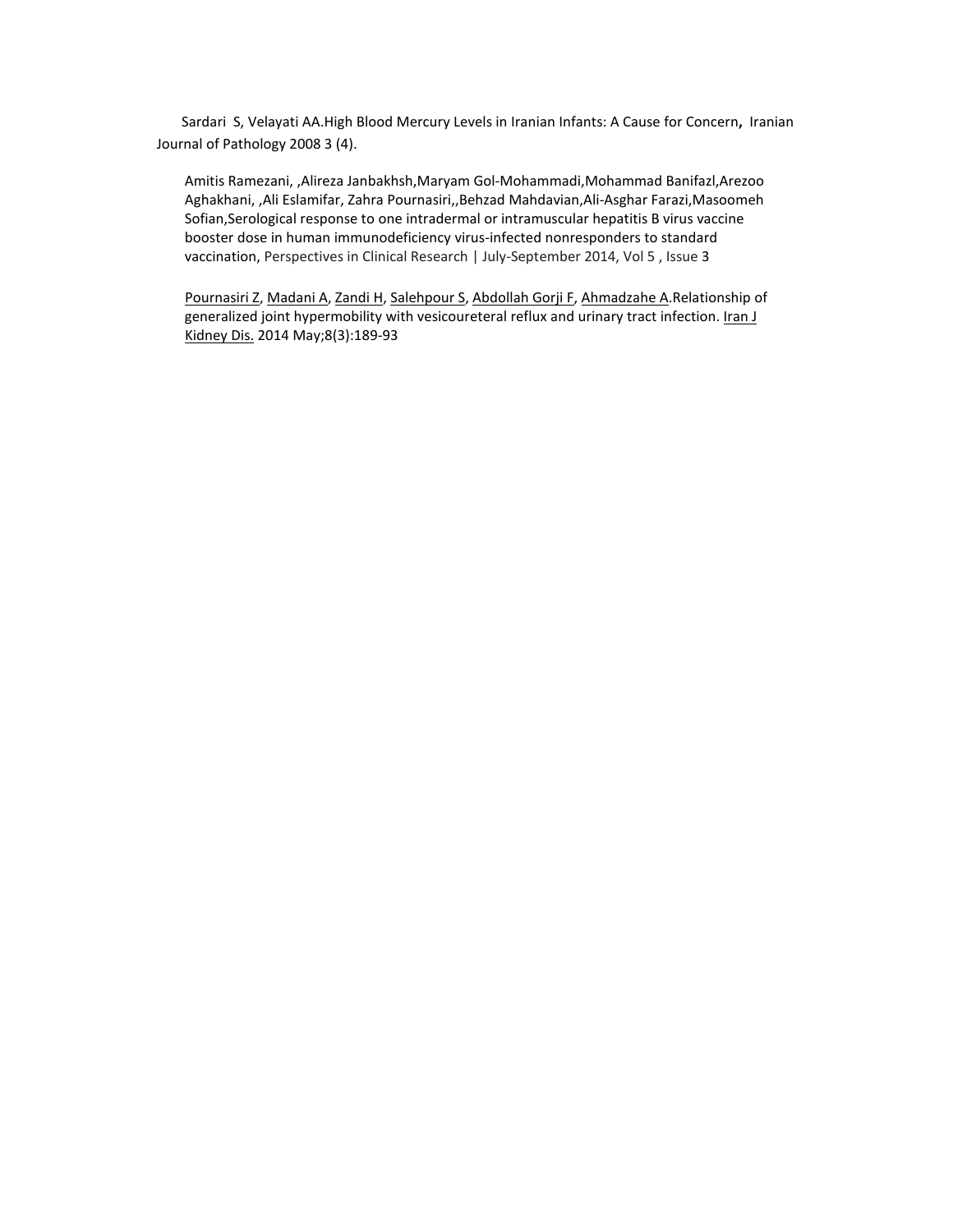#### **In Persian**

- Farnaghi F, Talaie H, Pournasiri Z, Sadeghi R, Owliaey H, Hassanian-Moghaddam H et al . Effect of Aluminium Phosphide Poisoning on Blood Cortisol Level. IJT. 2013; 6 (19) :746-750
- Salehpour SH, Rozrokh M, Rajaei A, Pournasiri Z, Rouhani F, Nariman SH. Hyperurecemia in obese children and relationship between that and obesity related factor . Journal of Medical Council of Islamic Republic of IRAN,Autum 2010 28(3):262-268
- [Madani A,](http://tumj.tums.ac.ir/search.php?slc_lang=en&sid=1&auth=Madani+A) [Pournasiri Z](http://tumj.tums.ac.ir/search.php?slc_lang=en&sid=1&auth=Pournasiri+Z) \* , [Kajbafzadeh A.M,](http://tumj.tums.ac.ir/search.php?slc_lang=en&sid=1&auth=Kajbafzadeh+A.M) [Attaee N,](http://tumj.tums.ac.ir/search.php?slc_lang=en&sid=1&auth=Attaee+N) [Mohseni P](http://tumj.tums.ac.ir/search.php?slc_lang=en&sid=1&auth=Mohseni+P) , [Esfehani](http://tumj.tums.ac.ir/search.php?slc_lang=en&sid=1&auth=Esfehani+T)  [T.](http://tumj.tums.ac.ir/search.php?slc_lang=en&sid=1&auth=Esfehani+T)

[Urodynamic study in children with recurrent urinary tract infections](http://tumj.tums.ac.ir/files/site1/user_files_40de64/eng/tums-A-10-25-773-effd104.pdf)**.** Journal of Medical 8- Wisniewski, M. et all(2008) Albumin dialysis (MARS) vs standard therapyin management of Amanita phalloidespoisoning. Clinical Toxicology May 2009, Vol. 47, No. 5: 436–510.

- School of Tehran University of Medical Science, 2007 65(6)
- Pournasiri Z.Report of a rare cause of aminoaciduria. Iranian Journal of Pediatrics, Nov. 2006 16

### **Conference/Congress/Seminar Presentation**

**Pournasiri Z**. [Annual International Congress of Iranian Society of Pediatrics,](http://www.google.com/url?sa=t&rct=j&q=&esrc=s&source=web&cd=1&cad=rja&ved=0CCgQFjAA&url=http%3A%2F%2Firpediatrics.com%2FCongress%2Fen%2FIntro%2F.html&ei=EPP3Us3NL4aTtAbzu4DwCQ&usg=AFQjCNEmvpJQBAbf4SoCEowI_9_DCGuDgw&sig2=MRhbmIMdnCB20K9S2r6baQ) Tehran University of Medical sciences, Tehran, Iran: October 2005.

**Pournasiri Z**. Edema in children. Annual Memorial Congress of Professor Mohammad Gharib, Tehran, Iran: May 2007(Oral Presentation).

**Pournasiri Z**. Dermatological Manifestation of Chronic Renal Failure. Annual Memorial Congress of Professor Mohammad Gharib, Tehran, Iran: May 2005(Oral Presentation).

**Pournasiri Z**. Interpretation of Urine amino acid Chromatography and a case presentation. [Annual](http://www.google.com/url?sa=t&rct=j&q=&esrc=s&source=web&cd=1&cad=rja&ved=0CCgQFjAA&url=http%3A%2F%2Firpediatrics.com%2FCongress%2Fen%2FIntro%2F.html&ei=EPP3Us3NL4aTtAbzu4DwCQ&usg=AFQjCNEmvpJQBAbf4SoCEowI_9_DCGuDgw&sig2=MRhbmIMdnCB20K9S2r6baQ)  [International Congress of Iranian Society of Pediatrics,](http://www.google.com/url?sa=t&rct=j&q=&esrc=s&source=web&cd=1&cad=rja&ved=0CCgQFjAA&url=http%3A%2F%2Firpediatrics.com%2FCongress%2Fen%2FIntro%2F.html&ei=EPP3Us3NL4aTtAbzu4DwCQ&usg=AFQjCNEmvpJQBAbf4SoCEowI_9_DCGuDgw&sig2=MRhbmIMdnCB20K9S2r6baQ) Tehran University of Medical sciences, Tehran, Iran: Oct 2006 (Poster Presentation).

**Pournasiri Z**. [Urodynamic study in children with recurrent urinary tract infections](http://tumj.tums.ac.ir/files/site1/user_files_40de64/eng/tums-A-10-25-773-effd104.pdf)**.** [Annual](http://www.google.com/url?sa=t&rct=j&q=&esrc=s&source=web&cd=1&cad=rja&ved=0CCgQFjAA&url=http%3A%2F%2Firpediatrics.com%2FCongress%2Fen%2FIntro%2F.html&ei=EPP3Us3NL4aTtAbzu4DwCQ&usg=AFQjCNEmvpJQBAbf4SoCEowI_9_DCGuDgw&sig2=MRhbmIMdnCB20K9S2r6baQ)  [International Congress of Iranian Society of Pediatrics,](http://www.google.com/url?sa=t&rct=j&q=&esrc=s&source=web&cd=1&cad=rja&ved=0CCgQFjAA&url=http%3A%2F%2Firpediatrics.com%2FCongress%2Fen%2FIntro%2F.html&ei=EPP3Us3NL4aTtAbzu4DwCQ&usg=AFQjCNEmvpJQBAbf4SoCEowI_9_DCGuDgw&sig2=MRhbmIMdnCB20K9S2r6baQ) Tehran University of Medical sciences, Tehran, Iran: Oct 2004 (Oral Presentation).

**Pournasiri Z**. Long- term renal outcome of preterm neonate. [Annual International Congress of](http://www.google.com/url?sa=t&rct=j&q=&esrc=s&source=web&cd=1&cad=rja&ved=0CCgQFjAA&url=http%3A%2F%2Firpediatrics.com%2FCongress%2Fen%2FIntro%2F.html&ei=EPP3Us3NL4aTtAbzu4DwCQ&usg=AFQjCNEmvpJQBAbf4SoCEowI_9_DCGuDgw&sig2=MRhbmIMdnCB20K9S2r6baQ)  [Iranian Society of Pediatrics,](http://www.google.com/url?sa=t&rct=j&q=&esrc=s&source=web&cd=1&cad=rja&ved=0CCgQFjAA&url=http%3A%2F%2Firpediatrics.com%2FCongress%2Fen%2FIntro%2F.html&ei=EPP3Us3NL4aTtAbzu4DwCQ&usg=AFQjCNEmvpJQBAbf4SoCEowI_9_DCGuDgw&sig2=MRhbmIMdnCB20K9S2r6baQ) Tehran University of Medical sciences, Tehran, Iran: Oct 2006(Oral Presentation).

**Pournasiri Z**.Neonatal Hypertention. Iranian congress of pediatric emergency. Shahid Beheshti University of Medical Sciences. Tehran, Iran:Des 2006 (Oral Presentation).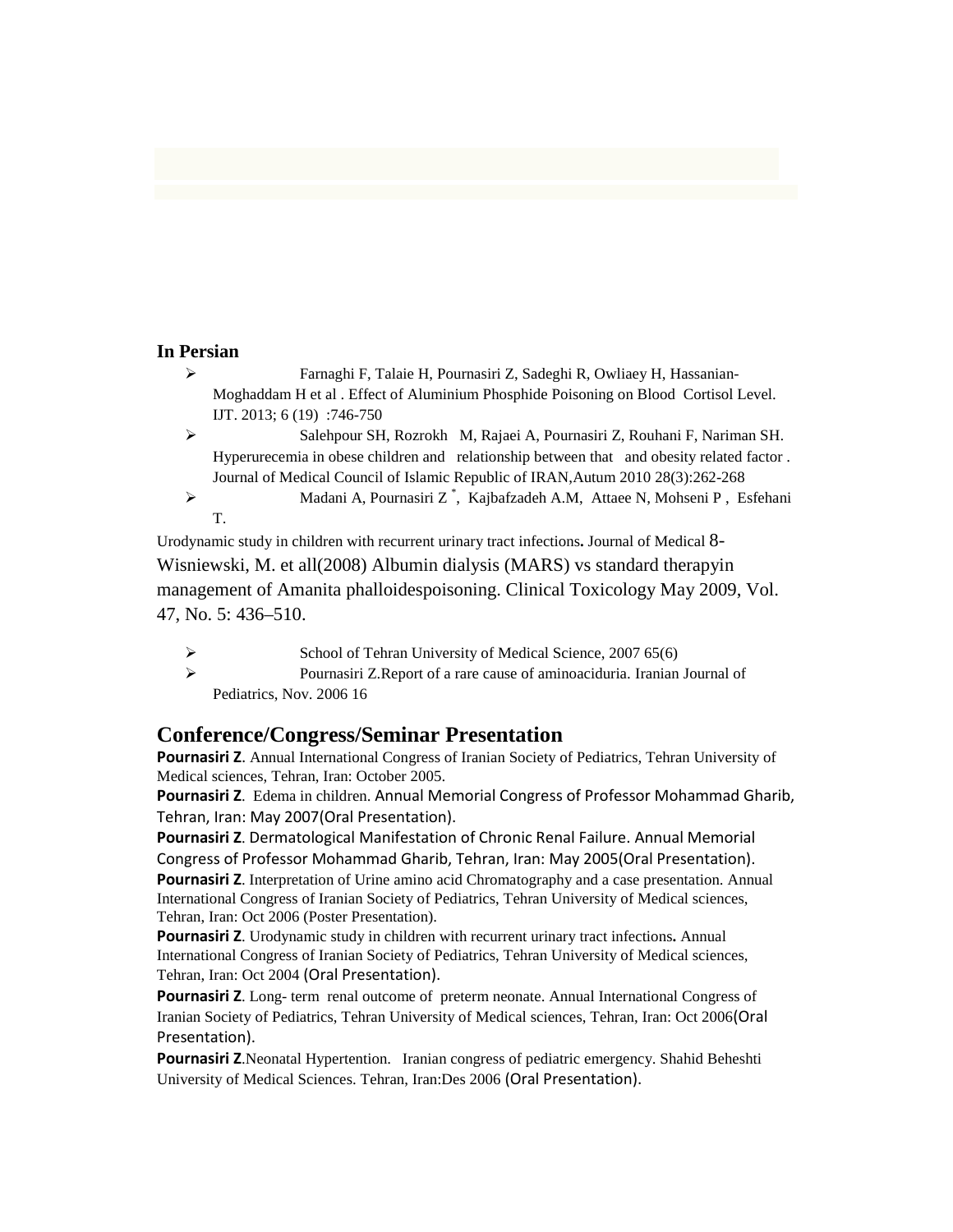**Pournasiri Z**. Indications of hemodialysis and hemofiltration in poisoning. Iranian congress of pediatric emergency. Shahid Beheshti University of Medical Sciences. Tehran, Iran:Des 2007 (Oral Presentation).

**Pournasiri Z**. RPGN. Iranian congress of pediatric emergency. Shahid Beheshti University of Medical Sciences. Tehran, Iran: Des 2008(Oral Presentation).

**Pournasiri Z.** Renal involvement in poisoning. Iranian congress of pediatric emergency. Shahid Beheshti University of Medical Sciences. Tehran, Iran:Des 2009 (Oral Presentation).

**Pournasiri Z**. The peritoneal equilibration test (PET).Seminar of peritoneal dialysis. Shahid Beheshti University of Medical Sciences. Tehran, Iran: Nov 2009 (Oral Presentation).

**Pournasiri Z**. Efficacy of rituximab in treatment of SLE. Congress of Pediatric Nephrology. Tehran, Iran: Nov 2009 (Oral Presentation).

**Pournasiri Z**. New aspects of treatment of pyelonephritis. Seminar of Urinary infectious disease and Vesicoureteral reflux. Shahid Beheshti University of Medical Sciences. Tehran, Iran: Nov 2010 (Oral Presentation).

**Pournasiri Z**. Solution. Congress of Pediatric Nephrology. Tehran, Iran: Nov 2009 (Oral Presentation).Nov 2009(Oral Presentation).

**Pournasiri Z**.. Iranian congress of pediatric emergency. Shahid Beheshti University of Medical Sciences. Tehran, Iran: Des 2010 (Oral Presentation).

**Pournasiri Z**. . Iranian congress of pediatric emergency. Shahid Beheshti University of Medical Sciences. Tehran, Iran: Des 2011 (Oral Presentation).

**Pournasiri Z**. Aluminum phosphide poisoning. Iranian congress of pediatric emergency. Shahid Beheshti University of Medical Sciences. Tehran, Iran: Jan 2012 (Oral Presentation).

**Pournasiri Z**. Peritoneal Dialysis Solution. Congress of Pediatric Nephrology. Mashhad , Iran: Jul 2011 (Oral Presentation).

**Pournasiri Z**.Hypertensive Emergency . Iranian congress of pediatric emergency. Shahid Beheshti University of Medical Sciences. Tehran, Iran: Des 2013 (Oral Presentation).

**Pournasiri Z**. Evaluation of effect of Heparin Sulfate as a diluting factor on blood gas analysis results. Congress of Pediatric Nephrology. Tehran, Iran: Nov 2013 (Oral Presentation).

**Pournasiri Z**. The Relation of Generalized Joint Hypermobility With Vesicoureteral Reflux and Urinary Tract Infection .[Annual International Congress of Iranian Society of Pediatrics,](http://www.google.com/url?sa=t&rct=j&q=&esrc=s&source=web&cd=1&cad=rja&ved=0CCgQFjAA&url=http%3A%2F%2Firpediatrics.com%2FCongress%2Fen%2FIntro%2F.html&ei=EPP3Us3NL4aTtAbzu4DwCQ&usg=AFQjCNEmvpJQBAbf4SoCEowI_9_DCGuDgw&sig2=MRhbmIMdnCB20K9S2r6baQ) Tehran University of Medical sciences, Tehran, Iran: Oct 2013(Oral Presentation).

**Pournasiri Z**. High mercury levels in Iranian infants following vaccination . Asia Pacific Association of Medical Toxicology  $8<sup>th</sup>$  Scientific congress, china, beljing : 2009 (poster presentation).

**Pournasiri Z.** Cephalexin-induced hemorrhagic cystitis in a child. Asia Pacific Association of Medical Toxicology 10<sup>th</sup> Scientific congress Malaysia ,Penang: 2011 (poster presentation).

### **Research Interests and Activities**

Scientific Manager of 'continius renal replacement therapy congress', Shahid Beheshti University of Medical sciences, Tehran-Iran,2014 Feb

Coopration with Ministry of Health and Medical Education for compiling educational CD for training of family physicions.

#### **Theses Supervision/Consultancy**

#### **Theses Supervision**

Hatami M, Evaluation of effect of Heparin Sulfate as a diluting factor on blood gas analysis results. Shahid Beheshti University of Medical sciences.2012.

Tehranchi ST,The Relation of Generalized Joint Hypermobility With Vesicoureteral Reflux and Urinary Tract Infection.Tehran-Iran: Shahid Beheshti University of Medical sciences.2013.